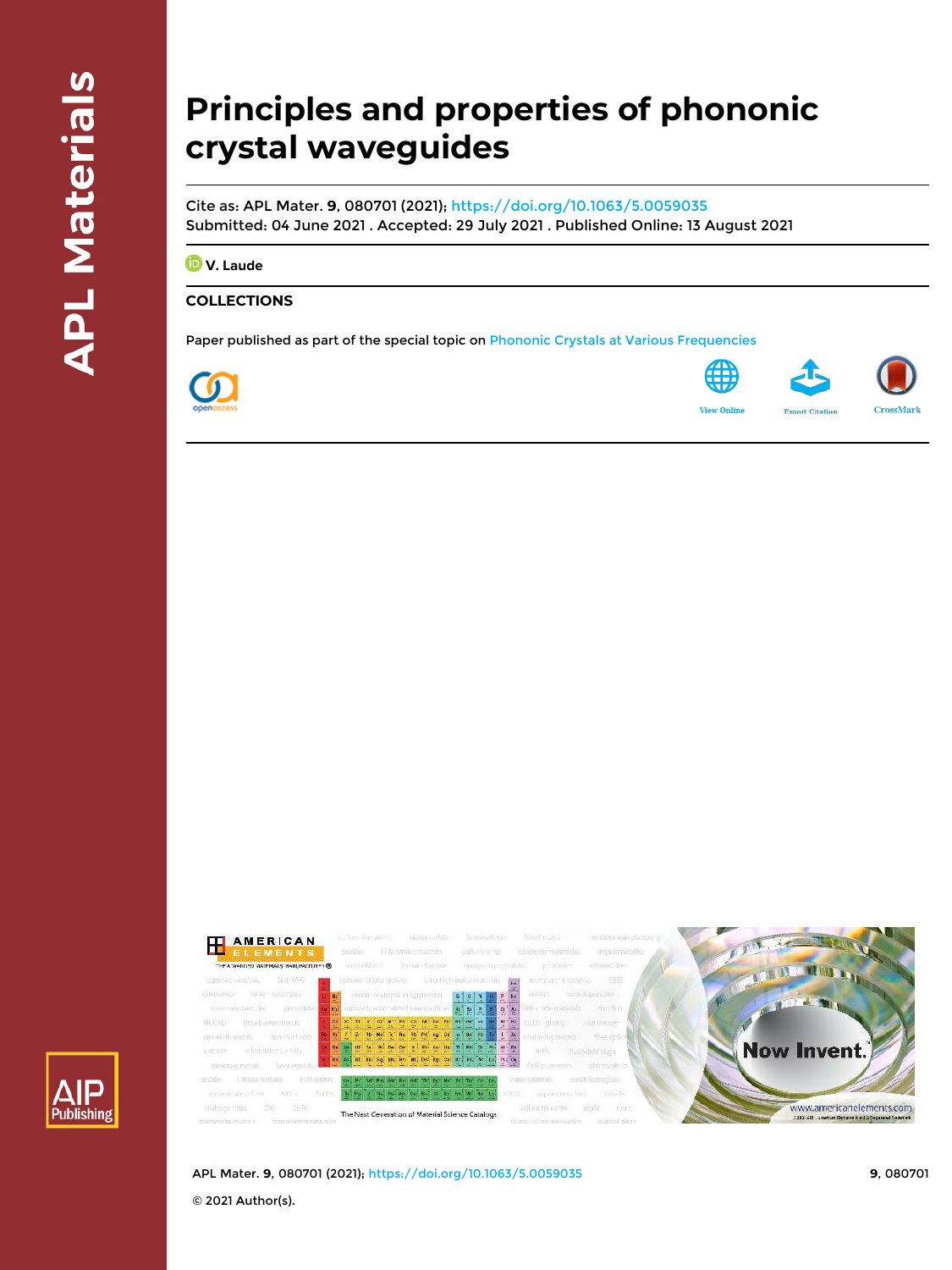## <span id="page-1-1"></span>Principles and properties of phononic crystal waveguides

Cite as: APL Mater. **9**, 080701 (2021); [doi: 10.1063/5.0059035](https://doi.org/10.1063/5.0059035) Submitted: 4 June 2021 • Accepted: 29 July 2021 • Published Online: 13 August 2021



#### V. Laude<sup>[a\)](#page-1-0)</sup> ID

#### AFFILIATIONS

Institut FEMTO-ST, CNRS UMR 6174, Université Bourgogne Franche-Comté, 25030 Besançon, France

<span id="page-1-0"></span>Note: This paper is part of the Special Topic on Phononic Crystals at Various Frequencies. **a)**Author to whom correspondence should be addressed: [vincent.laude@ubfc.fr](mailto:vincent.laude@ubfc.fr)

#### ABSTRACT

Strongly confined waveguiding is one of the main applications of phononic crystals that can be achieved at any frequency and scale. Phononic crystal waveguides replace the cladding of classical homogeneous waveguides by a crystal possessing a complete phononic bandgap. We review the different material systems used to implement phononic crystal waveguides and how waveguiding is obtained by confining waves in a core or by coupling defects along a given direction. Finally, we introduce topological principles to design defect-less waveguides by exploiting the symmetry of crystals.

© 2021 Author(s). All article content, except where otherwise noted, is licensed under a Creative Commons Attribution (CC BY) license (http://creativecommons.org/licenses/by/4.0/). <https://doi.org/10.1063/5.0059035>

#### I. INTRODUCTION

The ability to conceive waveguiding devices by relying upon the physical properties of phononic crystals has, from the beginning, been a major incentive toward the development of this field at the crossroad of condensed matter physics, physical acoustics, wave physics, and engineering. $1-3$  $1-3$  A phononic crystal is an artificial and periodic structure that supports the propagation of mechanical waves. By artificial, we refer to its technological fabrication process, by a human or a machine, at almost any available scale. The specification of periodicity is also very important and is the source of the existence of frequency bandgaps, inside which no propagating waves are allowed, only evanescent waves. Actually, the very term "phononic" before crystal means that it has a band structure similar to the band structure of phonons in crystal lattices. In Sec. [II,](#page-2-0) we discuss the main material systems that have been considered in the literature for the fabrication of phononic crystals and briefly summarize why they have been.

Guiding waves is an important problem for both science and technology. Nowadays, optical fibers supporting the propagation of light waves are ubiquitous for building communication networks and the internet. Acoustic musical instruments include guides for sound waves. Elastic waves guided by rails and pipes are used to monitor their structural health. The physical mechanism for guidance can be based on boundary conditions only or on the

spatial distribution of the material constants in the structure. Only the latter option is relevant to our discussion. In a classical homogeneous waveguide the structure is invariant in a given direction, as depicted in Fig.  $1(a)$ . Waves are guided in a core surrounded by a cladding. In the dispersion diagram represented in Fig.  $1(b)$ , giving the reduced frequency *ω*d as a function of the reduced wavenumber kd, with d being the diameter of the core, the dispersion relation for guided waves must appear in the cone delimited by two wave lines. The slope of the bottom line is given by the wave velocity in the core, whereas the slope of the top line is given by the wave velocity in the cladding, i.e., we have assumed the velocity of waves to be smaller in the core compared to the cladding. Apart from this condition, guided wave propagation can be monomodal or multimodal, depending mostly on the diameter of the core compared to the wavelength  $\lambda = 2\pi/k$ .

In a phononic crystal waveguide, the homogeneous cladding material is replaced by a heterogeneous phononic crystal, but the core can be kept unchanged or not. The situation is depicted in Fig.  $1(c)$ . For waves to be guided, there must be only evanescent waves in the cladding, and hence a complete phononic bandgap is compulsory. Obviously, the operation bandwidth of a phononic crystal waveguide cannot exceed the bandgap width. As a corollary, the larger the bandgap, the more the bandwidth is available. Since the phononic crystal waveguide is periodic along its principal axis, the dispersion diagram becomes a phononic band structure, as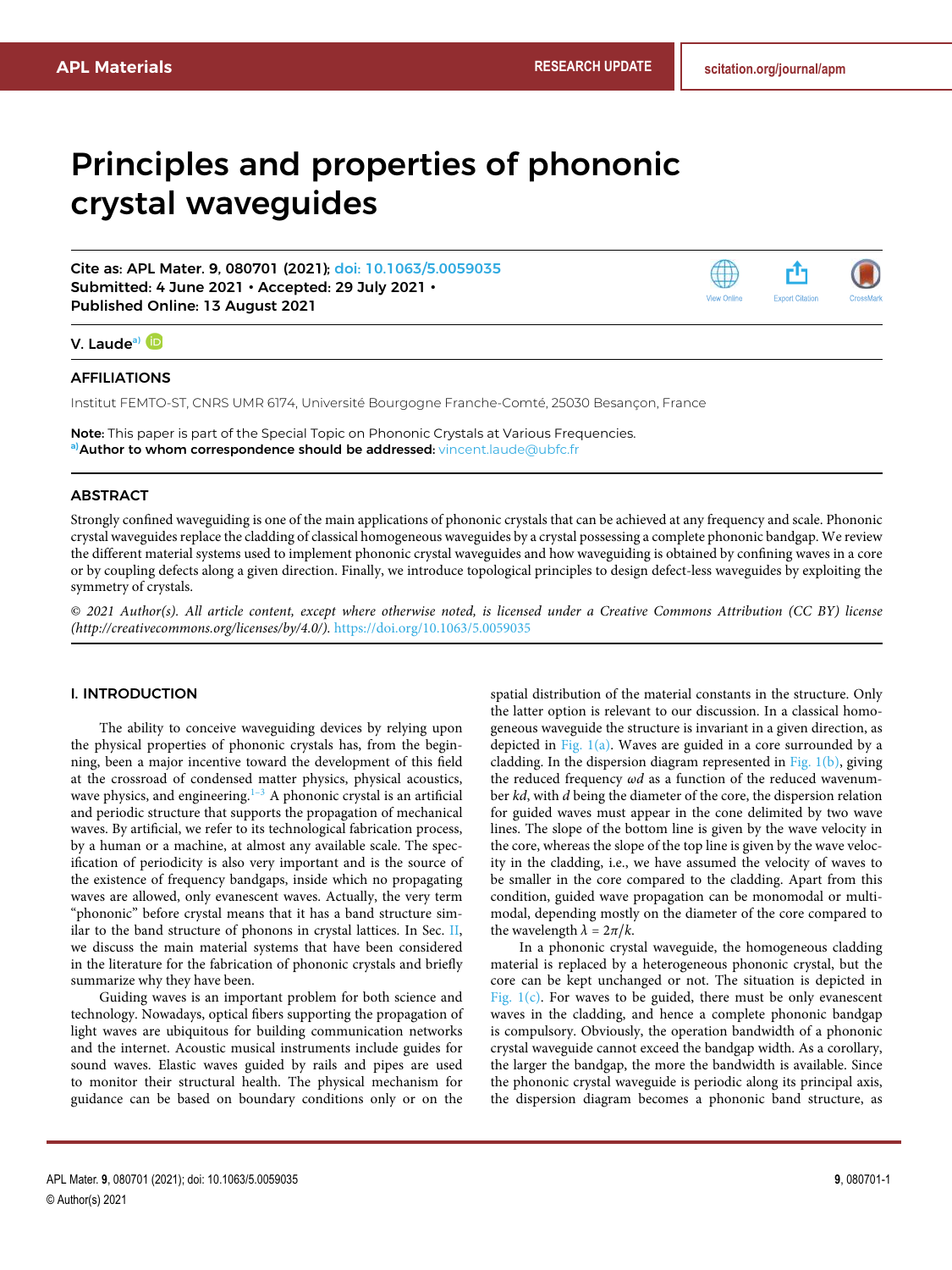<span id="page-2-1"></span>

FIG. 1. Waveguide principles. (a) The homogeneous waveguide is a structure composed of a core and a cladding. If the velocity of waves is smaller in the core than in the cladding, then guided waves are laterally evanescent in the cladding, though propagating in the core. (b) The dispersion of guided waves in a homogeneous waveguide extends in the region delimited by two sound lines, one for the core and one for the cladding. (c) A phononic crystal with a complete bandgap replaces the cladding in phononic crystal waveguides. (d) As the phononic crystal waveguide is periodic along its principal axis, the dispersion of guided waves extends for frequencies inside the bandgap and for Bloch wavenumbers defined in the first Brillouin zone. Guided bands fold at zone boundaries and can enter guided bandgaps.

illustrated in [Fig. 1\(d\).](#page-2-1) Periodicity implies that guided bands can fold at the edges of the first Brillouin zone, just as the bulk bands of the crystal do. As a result, bandgaps for guided waves can appear inside the bulk bandgap. Such foldings and bandgap openings result from the interference of guided waves propagating to the right with the guided waves propagating to the left. In case such interferences occur, a consequence is that the available waveguiding bandwidth cannot be completely used in practice.

As for any waveguiding structure, there are technologically important questions that must be answered to properly evaluate the interest of a particular design or structural choice. What is the degree of spatial confinement that is provided by the phononic crystal cladding, how does it relate to the available bandwidth, and should we expect propagation loss? Section [II](#page-2-0) considers these questions in direct relation to the choice of the material system. What is the dispersion relation for guided waves and how can it be tuned to given purposes? The answer generally means engineering of the design of

the core; Sec. [III](#page-4-0) considers linear waveguides built around a homogeneous core, whereas Sec. [IV](#page-6-0) considers instead the coupling of defect cavities forming a guiding core. Can we guarantee monomodal operation, can we minimize backscattering loss, and do we really need a core for wave guidance? To answer these questions, Sec. [V](#page-6-1) incorporates the novel vision brought by topological physics and its relations with symmetry.

#### <span id="page-2-0"></span>II. MATERIAL SYSTEMS ACCESSIBLE TO EXPERIMENT

In this section, we review shortly the different material systems that have been considered for the realization of phononic crystal waveguides. In either case, we give the range of frequencies that is available and the potential losses and discuss possible limitations. Regardless of these specificities, the concepts discussed in Secs. [III–](#page-4-0)[V](#page-6-1) apply to all of them, making phononic crystal waveguides available over a wide frequency and scale range.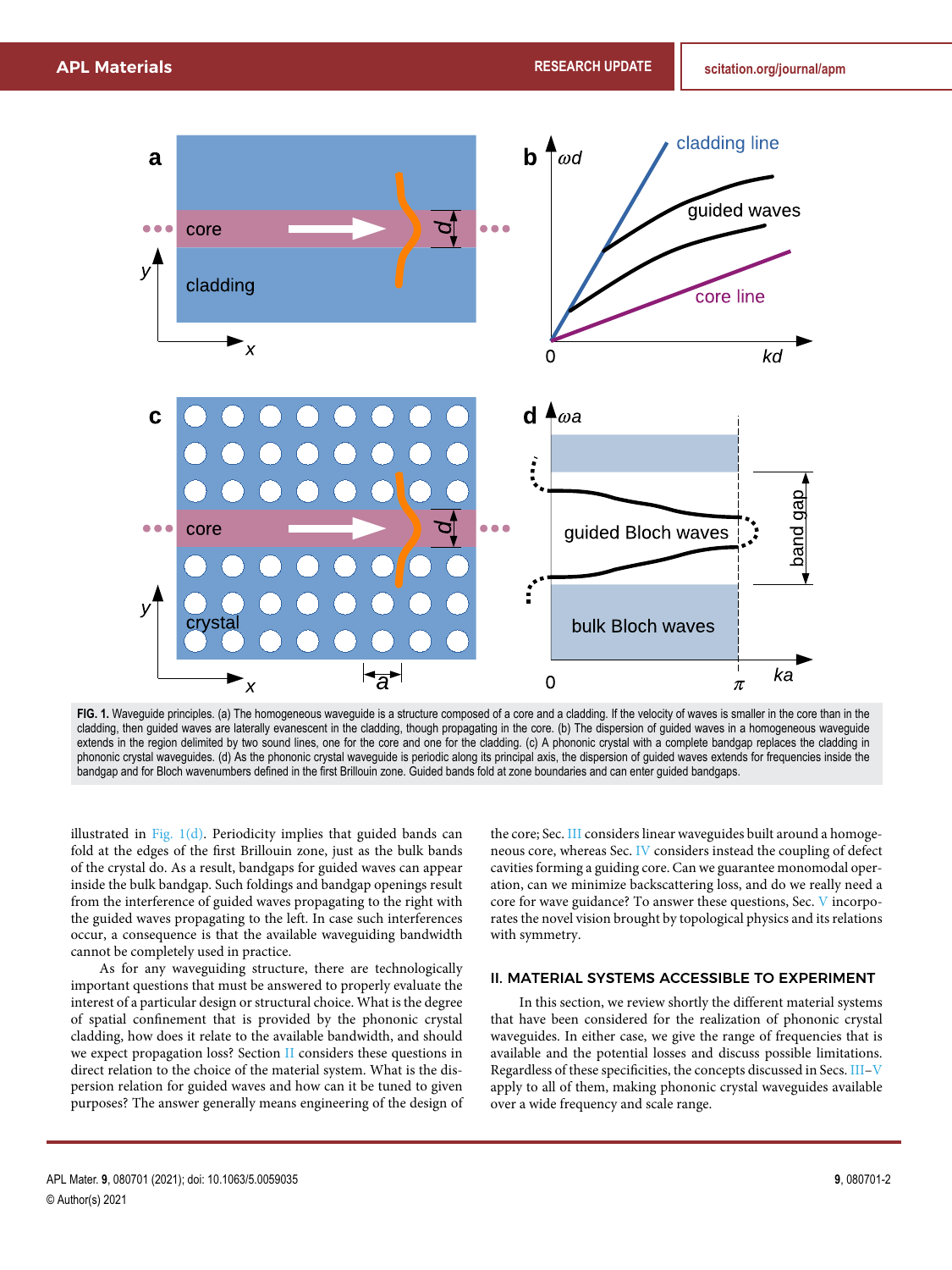Airborne sound is well suited in the audible range (from a few Hertz to about 10 kHz) and up into the ultrasonic range. Since air is notably soft and light, especially compared to rigid walls enclosing an atmosphere, airborne acoustic waves hardly excite acoustic waves in water or elastic waves in usual solids (e.g., concrete, plastic, steel, or wood). Hence, sonic crystals for airborne sound are easily modeled as a single phase material enclosed by hard boundaries. They have downsides, though, since they suffer thermo-viscous loss and low frequencies mean long wavelengths and hence long lattice constants. For the latter reason, they are often considered in a waveguide configuration for confinement in the third direction,<sup>[4](#page-9-2)</sup> as depicted in [Fig. 2\(a\),](#page-3-0) based on the fact that air slabs do not have a frequency cutoff. For the thickness of the slab  $h \ll \lambda$ , the sonic crystal slab can be effectively modeled as a 2D crystal.

The case of solid inclusions in a fluid has often been considered in conjunction with ultrasonic transducers operating for frequencies between 100 kHz and a few MHz, especially with a lattice of steel rods immersed in water. This type of sonic crystal, depicted in Fig.  $2(b)$ , approximates a 2D system that is infinite in the third direction. Viscous loss in water is limited, permitting operation at high ultrasonic frequencies. The case of a heavy and stiff solid material is favorable for large phononic bandgaps. On the modeling side,

coupling of acoustic waves in the fluid and elastic waves in the solid must be taken into account for accurate numerical results.<sup>[3](#page-9-1)</sup>

The case of holey crystals depicted in Fig.  $2(c)$  is technologically very important. Lattices of holes in a solid plate or slab appear frequently with microelectromechanical system (MEMS) structures at ultrasonic frequencies and micron sizes $5-7$  and at the smaller scale with optomechanical structures operating at a few GHz (lattice constants of a few 100 nm). $8-10$  Viscoelastic losses can be rather limited, especially with single-crystal materials, such as silicon, quartz, or sapphire. In case there is a supporting substrate underneath the finite-thickness holey crystal, phononic crystals for surface acoustic waves (SAWs) can be fabricated. In this case, a piezoelectric substrate or layer is frequently considered, including lithium niobate or zinc oxide. As a note, a circular hole is usually not the best choice for the shape of the inclusion if one wants to maximize the phononic bandgap width; square-lattice crystals of cross holes $11$ or hexagonal-lattice crystals of snowflake holes<sup>8-10</sup> are successful solutions, and more complex unit-cells can be conceived through topology optimization or rational design.

As an alternative to crystals of holes, one can consider solid inclusions embedded in a plate, $12-15$  as depicted in [Fig. 2\(c\).](#page-3-0) Millimeter size beads can be included in an epoxy matrix, for instance,

<span id="page-3-0"></span>

FIG. 2. Schematic of two-dimensional crystal structures amenable to experiments. (a) A 2D periodic array of rods sandwiched between two parallel plates forms a waveguide for sound waves in air. (b) The same array of rods, if they can be considered infinitely long, forms a 2D phononic crystal; such an arrangement is often used for acoustic waves in water. (c) Cylindrical holes or solid rods in a plate form a phononic crystal slab for elastic waves; if the slab is supported by a semi-infinite substrate, surface acoustic waves (SAWs) must be considered. (d) Cylindrical rods or pillars sitting on a plate can be considered alternatively; again, they can be combined with a supporting semi-infinite substrate.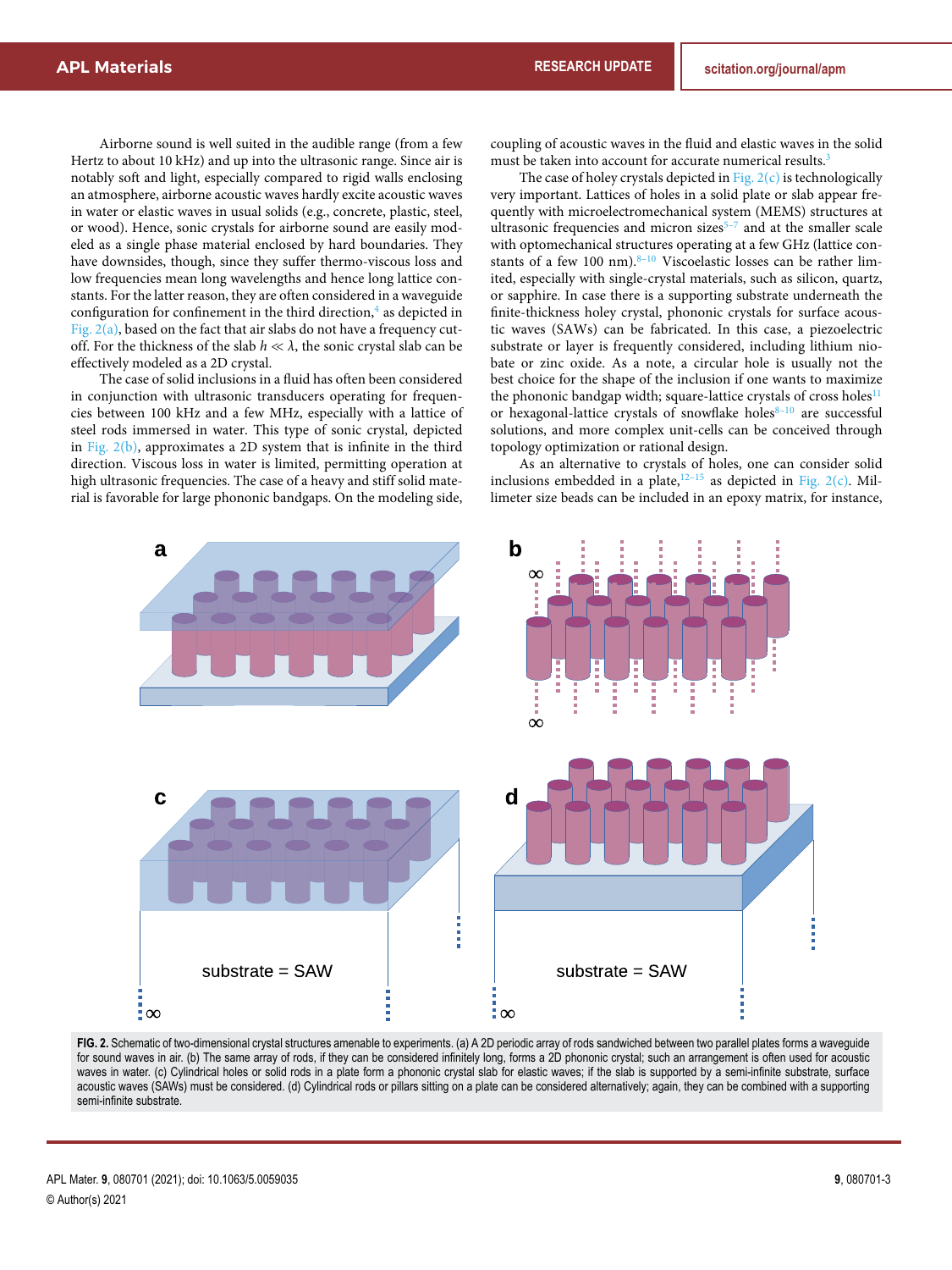or wafer-level technologies can be used at the microscale. Growing pillars on a surface is often technologically less demanding  $16,17$  [see [Fig. 2\(d\)\]](#page-3-0). Inclusions and pillars provide one with additional degrees of freedom, as they can act as local resonators storing mechanical energy and interacting with the waves propagating in the substrate. The so-called locally resonant crystals have been used as a basis to create crystal waveguides for Lamb waves in plates<sup>18-20</sup> and SAW on substrates.<sup>[21,22](#page-1-1)</sup>

#### III. LINEAR DEFECT WAVEGUIDES

The first designs of phononic crystal waveguides were naturally based on the idea of replacing the cladding by a complete bandgap crystal while keeping a homogeneous core.<sup>23-25</sup> Straight and bent waveguides and more general circuits are readily imagined, as depicted in Fig.  $3(a)$ . Naïvely, it may be thought that because waves are evanescent in the cladding but propagating in the core,

<span id="page-4-1"></span><span id="page-4-0"></span>

**FIG. 3.** Schematic of the concepts of linear defect waveguides. (a) Different linear, bent, and multiplexed structures can be imagined. (b) Whenever periodicity is locally broken, guided waves are reflected and transmitted to the available normal modes. (c) Because there is a strong impedance and structural mismatch at the entrance and the exit of a phononic crystal waveguide, a channeled spectrum can generally be expected in the transmission through the waveguide. (d) Specifically, in the case of a supporting semi-infinite substrate, radiation to the bulk modes can occur.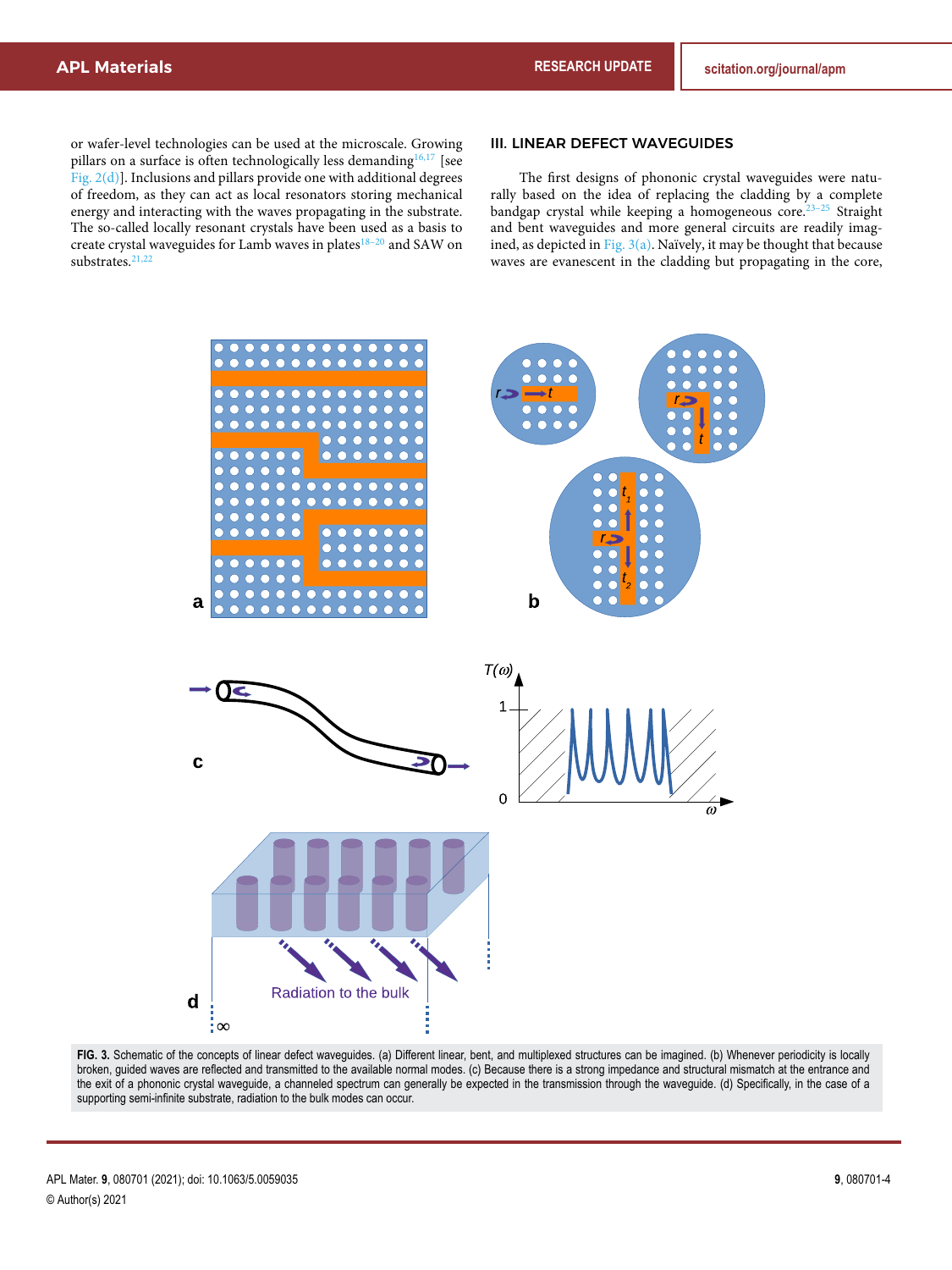their dispersion will be similar to that of bulk waves in the homogeneous core material. This idea definitely proves incorrect. Actually, when a defect is introduced inside an otherwise perfectly periodic crystal, modes localized around the defect must appear. If a whole row of defects is introduced to create a core, then waveguiding bands appear as the result of the axial coupling of the sequence of defects. From a theoretical point of view, the number of periodicities of the crystal is reduced by one and the band structure for guided waves can be computed with a supercell technique. This model leads to a re-interpretation: the defective supercells are very strongly coupled axially, thus leading to highly dispersive and interfering bands. $26-29$ Furthermore, bandgaps for guided waves can appear at the

symmetry points of the Brillouin zone of the super-cell, as we explained in the Introduction. Another consequence is that guided bands tend to become flat and the group velocity is noticeably reduced compared to the homogeneous core.<sup>[30](#page-9-20)</sup>

Once a guided mode is excited inside a straight core, it will propagate with little perturbations because the eigenmodes of a crystal are translationally invariant. Misalignments and errors of fabrication lead to moderate scattering and energy transfer between the normal guided modes. Difficulties arise, however, whenever periodicity is broken, $31$  as depicted in [Fig. 3\(b\).](#page-4-1) First, it is difficult to couple from the exterior to the inside of the core because of the generally strong modal mismatch between the two rather

<span id="page-5-0"></span>

**FIG. 4.** Schematic of the coupled-resonator acoustic waveguide (CRAW) concept. (a) Defects spaced by a few lattice constants form a CRAW in a hexagonal-lattice crystal. (b) The dispersion relation inside the complete phononic bandgap is composed of very flat periodic bands centered around the resonance frequencies of the defect. (c) Reconfigurable and reusable phononic circuits can be implemented by selective filling of hollow cavities in a solid phononic crystal. (d) Experimental measurement of surface vibrations confirms that guided waves in a CRAW have no obligation to take straight lines (experimental data obtained with the sample of Ref. [44\)](#page-10-0). The square-lattice array of cross holes has a lattice constant of 715 *μ*m, the plate thickness is 500 *μ*m, and the operation frequency is ≈ 2.5 MHz.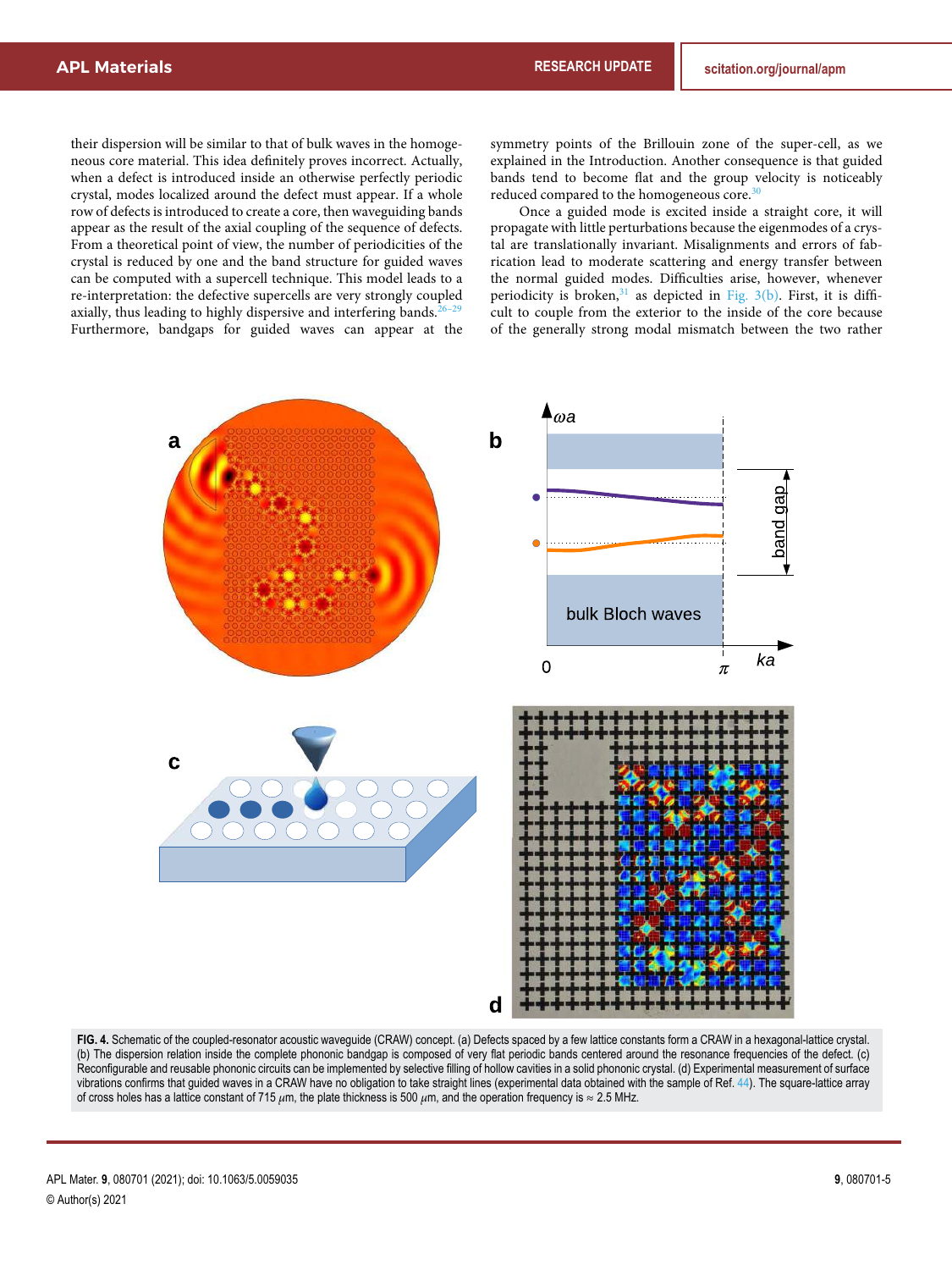different regions of space. A similar observation holds by reciprocity: at the end of the waveguide, large reflection/small transmission can occur for the guided waves. Bends between straight waveguide sections can also induce significant reflections. From a practical point of view, phononic circuits can be modeled using scattering matrices accounting for reflection and transmission between normal modes. Elementary reflection and transmission coefficients are functions of frequency (are dispersive). For instance, even for a simple straight waveguide, the reflections occurring at the entrance and the exit lead to the formation of a channeled spectrum in the overall transmission function<sup>[32](#page-9-22)</sup> [see [Fig. 3\(c\)\]](#page-4-1).

Another issue specific to SAW is that surface guided waves are not perfectly confined in the third dimension and hence can radiate toward the bulk of the supporting substrate.<sup>33-35</sup> That radiation is highly dispersive and is induced by the surface structuration, as depicted in Fig.  $3(d)$ . In the SAW case, normal mode theory does not apply anymore and one needs to consider quasi-normal, radiating, modes instead.[36](#page-10-3) The sound line concept comes into the picture and allows us to isolate a certain region of dispersion space where radiation is canceled.<sup>[35](#page-10-2)</sup>

#### <span id="page-6-0"></span>IV. COUPLED-RESONATOR ACOUSTIC WAVEGUIDES

Instead of considering directly adjacent defects forming a whole row and thus an homogeneous core, they are spaced a few lattice constants away. This idea, inspired originally by a similar photonic crystal concept,  $37,38$  is exemplified in [Fig. 4\(a\).](#page-5-0) The adjacent defects are separated by a small section of the phononic crystal; since the considered frequencies lie within a complete bandgap, they are coupled evanescently in their near-field. As a result, the strength of near-neighbor coupling decreases very fast with the separation of defects. Guided bands extend around the resonant frequencies of the defect surrounded by an infinite crystal. Their dispersion is directly dictated by the coupling coefficients between nearest-neighbor defects.<sup>[39,40](#page-1-1)</sup> They thus become separated and have a very smooth dispersion; furthermore, they become very flat and, thus, the available bandwidth is greatly reduced although very low group velocities can be achieved. $41$  Those properties are illustrated in [Fig. 4\(b\).](#page-5-0)

One limitation of the concept of the coupled-resonator acoustic waveguide (CRAW) is that the original modes must be nondegenerate; otherwise, the situation becomes more complicated, with possible interference between guided bands occupying the same frequency bandwidth. Reconfigurable CRAW can be formed from a solid holey crystal filled selectively with a fluid, $42,43$  as depicted in [Fig. 4\(c\).](#page-5-0) Each fluid-filled hole becomes naturally a local defect introducing new acoustoelastic modes and guided bands when they couple. Following that strategy, reconfigurable and reusable waveguides are formed.

<span id="page-6-1"></span>Rather arbitrary circuits can be defined using the concept of CRAW, including multiple changes in the direction of propagation. Indeed, evanescent coupling is, in principle, valid in every direction, within a complete bandgap. What determines if defect modes can couple is their relative symmetry. [Figure 4\(a\)](#page-5-0) already illustrated how guided waves hop from defect to defect inside a hexagonal crystal. Figure  $4(d)$  shows the example of a square-lattice solid glass plate where defects are distributed along the path a knight could follow on a chessboard.[44](#page-10-0)

#### V. TOPOLOGICAL WAVEGUIDES

All waveguides discussed so far were based on the introduction of coupled defect states in a crystal. Starting from 2015 approximately, different guiding principles based on the topological prop-erties of the phononic band structure started to emerge.<sup>[45,46](#page-1-1)</sup> This topological revolution was inspired originally by topological insula- $\text{tors}^{47,48}$  $\text{tors}^{47,48}$  $\text{tors}^{47,48}$  and follows a similar trend in photonics. In the theory of the quantum Hall effect, edge states emerge in a bandgap if the bands below the gap have non-zero Chern numbers, an integer labeling the topological order of each particular band. By the bulk-boundary principle, the number of edge states equals the sum of the Chern numbers of bands below the bandgap; hence, they exist without requiring the presence of a core but only of an edge or an interface. The first implementation of topological ideas in phononics required breaking time-reversal symmetry. This can be performed with classical waves by imposing the propagation medium to move at some speed, for instance. Beyond the first experimental implementations at low frequencies,  $49-51$  experimental difficulties to move to higher frequencies are immense, notwithstanding the case of GHz elastic waves. For that reason, we discuss in the following an alternative approach for passive systems, which is based on symmetry properties of the bulk crystal and their transformation in a topological transition.

#### A. Valley Hall crystals

Let us consider in [Fig. 5\(a\)](#page-7-0) the **p6m** space group of a hexagonal crystal in the Hermann–Mauguin notation. The reciprocal lattice also has a hexagonal symmetry, characterized by the  $C_6v$  point group in Schoenflies notation. The primitive unit-cell is a parallelogram. The hexagonal lattice has a sixfold rotation center at corners of the unit-cell and two threefold rotation centers. M points lie half-way between zone centers, while K points are actually threefold rotation centers in reciprocal space. There are also many reflection symmetry axes that we do not detail but that typically join nearest cell centers or run along cell boundaries. The valley Hall type crystal proceeds by breaking slightly the symmetry of the hexagonal lattice, not touching rotations but reducing reflection symmetries, as depicted in Fig.  $5(b)$ . The first step is to replace the circular inclusion by a triangular inclusion. $4,52$  With the orientation angle  $\alpha = 0^\circ$ , the space group is changed to **p31m**: reflection axes are reduced to the horizontal axis. This reflection axis mirroring the threefold rotation centers is untouched. When  $\alpha \neq 0^{\circ}$ , the space group changes to **p3**; the previous reflection axis is lost and chirality is introduced in the crystal, lifting the degeneracy at the K and K' points and opening the bandgap at those points, as shown in Fig.  $5(c)$ .

As an example, let us consider the hexagonal-lattice sonic crys-tal composed of rigid triangular inclusions in an air background.<sup>[4](#page-9-2)</sup> As the angle of the inclusions is continuously tuned, the bandgap that was closed for  $\alpha = 0^{\circ}$  gradually opens at the K point, reaching its maximum width for  $\alpha = \pm 30^{\circ}$ . The rotation of the inclusion is periodic with period 60°. The dispersion is further isotropic around point  $K$  (or  $K'$ ), which in the hexagonal lattice results only from symmetry. A domain wall can then be formed by pilling two instances of the crystal with opposite rotations. The domain wall must also be oriented along that axis, and the crystal cells must respect the hexagonal tiling of the plane. The resulting composite crystal is depicted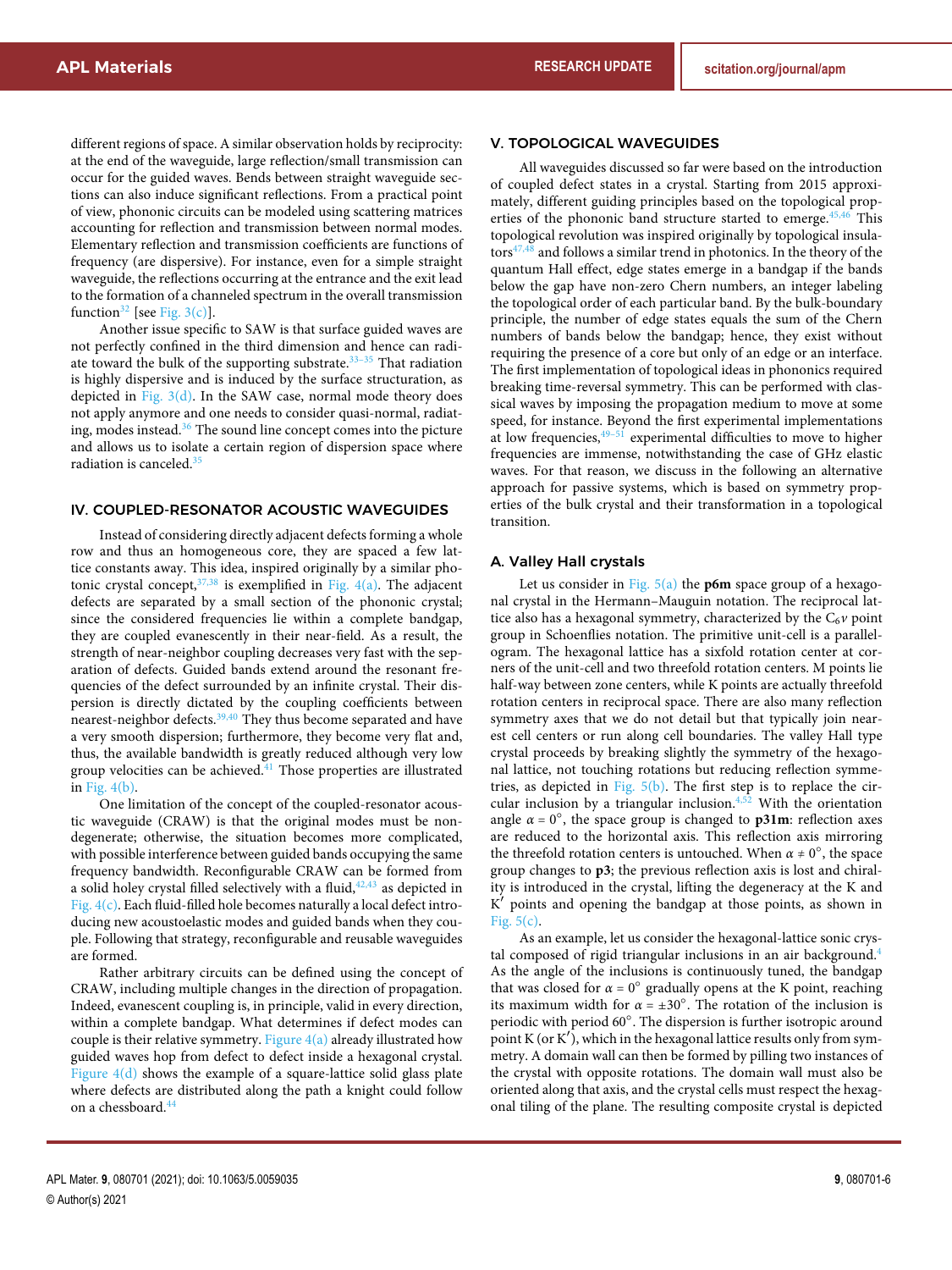<span id="page-7-0"></span>

**FIG. 5.** Valley Hall crystals. (a) With highly symmetric inclusions, the hexagonal crystal is invariant under the **p6m** space group and the reciprocal lattice is characterized by the  $C_6$ *v* point group. (b) Triangular inclusions reduce symmetry. (c) For non-rotated triangles, there is a Dirac cone forming at the K point of the Brillouin zone that breaks and opens a complete bandgap when triangles are rotated. The band structure is here shown for sound waves in air. (d) Two non-equivalent domain walls can be formed by pilling two instances of the crystal with opposite rotations. Guided waves appear along the domain wall in the absence of defects.

in Fig.  $5(d)$ . Since there are two crystal phases, we can choose to place A over B or the converse. The band structures computed for super-cells AB and BA are identical. Two bands appear inside the bandgap: they are the dispersion of topological guided waves. The two bands cross without forming an avoided crossing, indicating that the corresponding Bloch waves are orthogonal.

Topological backscattering protection is a concept that is frequently put forward in comparison with defect crystal waveguides that do not possess that property. In the case of the valley Hall crystal, topological protection can be understood based on symmetry. There are indeed two orthogonal groups of bands, as a result of symmetry with respect to the axis of the waveguide. Robustness is dictated by the symmetry of the Bloch waves traveling to the right and to the left: the different bands of guided waves cross without interfering at the edges of the first Brillouin zone. As a result, within the crystal, they are protected from backscattering or modal conversion on scattering defects that preserve symmetry. There is no unidirectional propagation: the edge modes propagate both right and left, and the band structure is symmetrical in the exchange  $k \leftrightarrow -k$ . Any obstacle that breaks spatial symmetry will result in some modal conversion and scattering. For instance, guided modes can still be backscattered at the terminations of the waveguide, as usual. Implementations of valley Hall crystals have been demonstrated for acoustic waves,  $4,53-55$ elastic waves,  $56-59$  but also water waves.  $60,61$ 

#### B. Quantum spin Hall crystals

In the description of the quantum spin Hall effect (QSHE) of graphene or semiconductor heterostructures, the bandgap at a Dirac point can be opened by strong spin–orbit coupling.[47](#page-10-13) The system can be described as two copies of a quantum Hall system for which electrons with spin up or down feel opposite magnetic fields; as a whole, time-reversal is not broken. At time-reversal-invariant points, electronic states are twofold degenerate and form Kramers pairs (one spin-up state and one spin-down state). At an edge, there appear two oppositely propagating and dispersive edge states carrying opposite spins.

How can a classical wave system mimic the quantum spin Hall effect? We first need an equivalent of the Kramers pair for "quasiparticles" with no intrinsic spin. This can be implemented in a crystal lattice by a band folding technique.<sup>[62](#page-10-24)</sup> We can further understand how that happens by considering a hexagonal unit-cell for the honeycomb crystal, as depicted in [Fig. 6\(a\).](#page-8-0) The hexagonal unit-cell is not primitive, since its area is three times larger than the original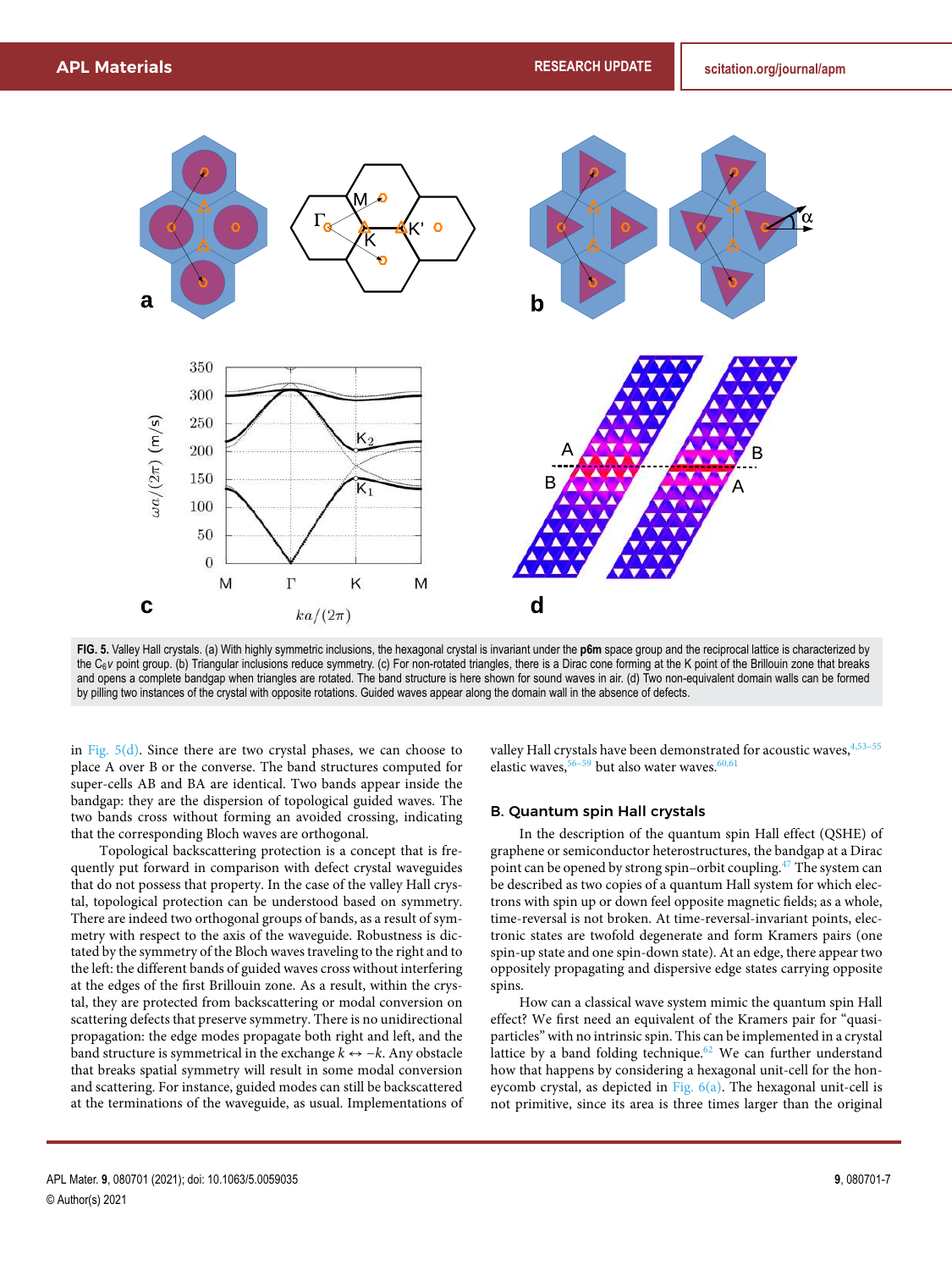<span id="page-8-0"></span>

**FIG. 6.** Quantum spin Hall crystals. (a) The rhombohedric primitive unit-cell of the honeycomb crystal and its non-primitive hexagonal-unit cell are shown. (b) The first Brillouin zone shrinks when passing from the primitive to the hexagonal unit-cell. (c) A double Dirac cone is formed by degeneracy for an accidental value of *d*/*a*. Continuously tuning that parameter yields a topological transition that breaks the double Dirac cone and opens a complete bandgap. (d) A domain wall between crystals A (*d*/*a* ≙ 0.5196) and B  $(d/a = 0.3464)$  supports a pair of non-interacting guided waves.

primitive unit-cell. The first Brillouin zone in [Fig. 6\(b\)](#page-8-0) is a hexagon rotated by  $\pi/6$  compared to the initial first Brillouin zone and has a surface reduced by one third. High-symmetry points K and K' of the initial Brillouin zone are now reciprocal lattice translations of point Γ in the transformed Brillouin zones. Hence, band folding results from crystal symmetry and interference of the folded bands opens the gap at the Γ point.

The band folding trick is still not sufficient, since a topological transition is needed. The second step is then to rely on an accidental degeneracy at the Γ point of the two groups of folded bands. For the sonic crystal of rigid cylinders in air, such an accidental fourfold degeneracy occurs for  $d/a = 0.4536$ ,  $63$  as shown in [Fig. 6\(c\).](#page-8-0) If  $d/a$ is increased or decreased continuously around the transition value, then the bandgap opens at the Γ point, a signature of a topological transition. It should be noted that varying  $d/a$  is not the only

option to achieve the topological transition, since any real parameter that preserves the space group of the crystal can be selected. For instance, one can move the inclusions toward or away from the unit-cell center.<sup>[62](#page-10-24)</sup>

Waves guided along a domain can be obtained similarly to the valley Hall case by exploiting the topological transition. We consider in Fig.  $6(d)$  a domain wall between crystals A ( $d/a = 0.5196$ ) and B  $(d/a = 0.3464)$ . The domain wall is along the transformed ΓK direction or equivalently the original ΓM direction of the honeycomb crystal. The lattice constant of the supercell is  $a' = \sqrt{3}a$ . Two guided bands are found, as expected from our initial discussion, and each can be associated with a Kramers-like pair of states. Dispersion is almost linear close to the Γ point. The common bandgap of crystals A and B is not very large, and the exponential decay away from the domain wall is slow; hence, many rows are required for the supercell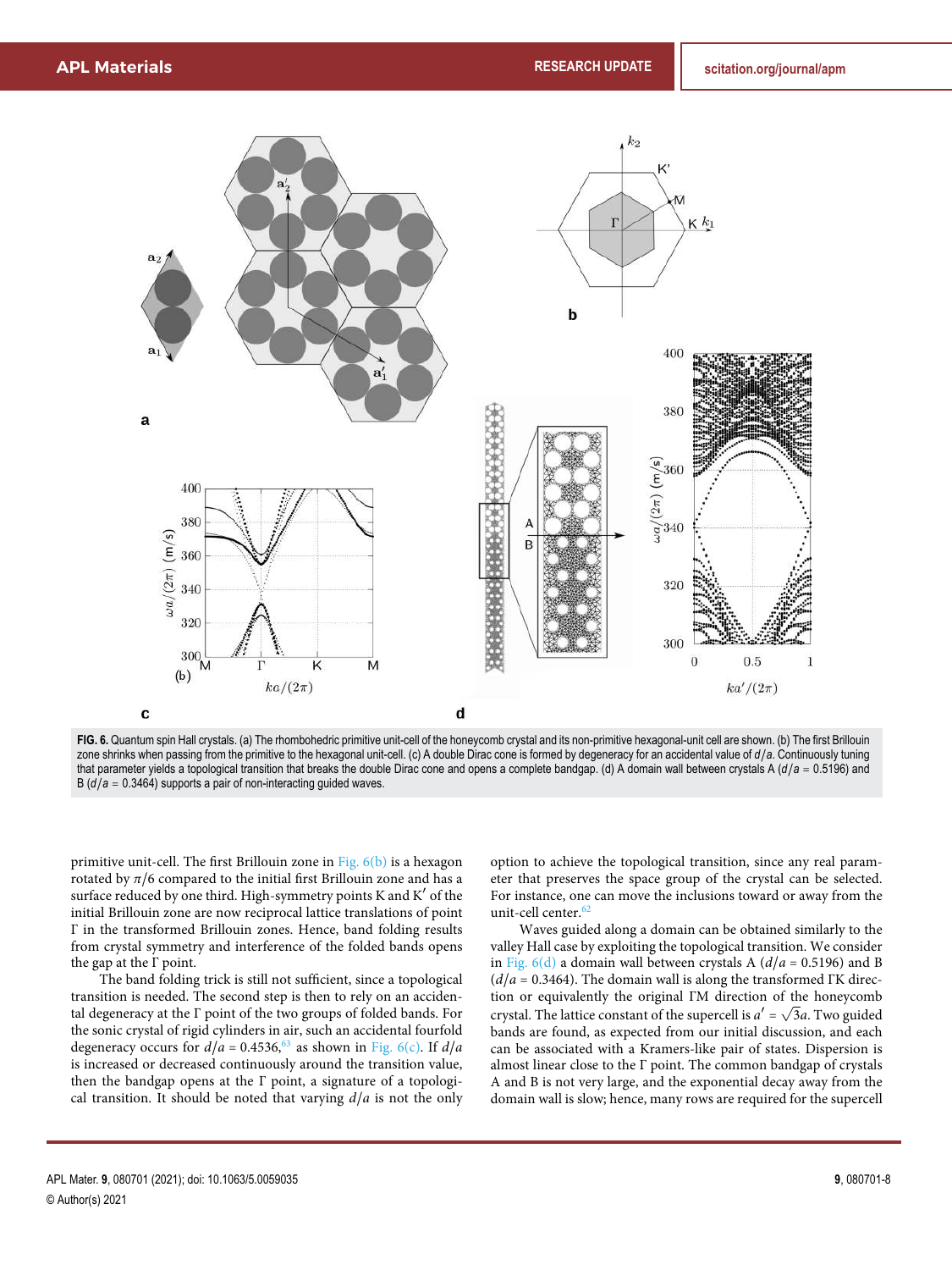to operate correctly. Besides the acoustic case, $63$  quantum spin Hall phononic crystals for elastic waves have been proposed.<sup>64,</sup>

#### VI. CONCLUSION

In this Research Update, we have summarized the principles and the properties of phononic crystal waveguides. The basic idea is to replace the cladding of homogeneous waveguides with a crystal with a wide complete bandgap. Guidance can then be obtained inside a homogeneous core, a sequence of coupled defects, or at an interface or domain wall by relying on a topological transition. Those possible choices result in different dispersion properties. Linear defect and coupled-resonator phononic waveguides are now often considered in the context of tunable manipulation of acoustic or elastic waves.<sup>[66](#page-10-28)</sup> The goal is then to design metamaterial structures for active or smart wave control. Topological<sup>[46](#page-10-12)</sup> phononic crystal waveguides are presently attracting a lot of attention because they can provide waveguides with backscattering immunity, for instance, protected by symmetry. More progress is required to increase their bandwidth of operation, which is presently limited by the necessary topological transition around an initially closed gap.

#### ACKNOWLEDGMENTS

The author acknowledges support by the EIPHI Graduate School (Contract No. ANR-17-EURE-0002).

#### DATA AVAILABILITY

The data that support the findings of this study are available from the corresponding author upon reasonable request.

#### **REFERENCES**

<span id="page-9-0"></span><sup>1</sup>M. S. Kushwaha, P. Halevi, L. Dobrzynski, and B. Djafari-Rouhani, "Acoustic band structure of periodic elastic composites," [Phys. Rev. Lett.](https://doi.org/10.1103/physrevlett.71.2022) **71**, 2022–2025 (1993).

<sup>2</sup>Y. Pennec, J. O. Vasseur, B. Djafari-Rouhani, L. Dobrzyński, and P. A. Deymier, "Two-dimensional phononic crystals: Examples and applications," [Surf. Sci. Rep.](https://doi.org/10.1016/j.surfrep.2010.08.002) **65**, 229–291 (2010).

<span id="page-9-1"></span><sup>3</sup>V. Laude, Phononic Crystals: Artificial Crystals for Sonic, Acoustic, and Elastic Waves, 2nd ed. (De Gruyter, Berlin, 2020).

<span id="page-9-2"></span>4 J. Lu, C. Qiu, L. Ye, X. Fan, M. Ke, F. Zhang, and Z. Liu, "Observation of topological valley transport of sound in sonic crystals," [Nat. Phys.](https://doi.org/10.1038/nphys3999) **13**, 369–374 (2017).

<span id="page-9-3"></span>5 S. Mohammadi, A. A. Eftekhar, W. D. Hunt, and A. Adibi, "High-Q micromechanical resonators in a two-dimensional phononic crystal slab," [Appl. Phys. Lett.](https://doi.org/10.1063/1.3078284) **94**, 051906 (2009).

6 P. H. Otsuka, K. Nanri, O. Matsuda, M. Tomoda, D. M. Profunser, I. A. Veres, S. Danworaphong, A. Khelif, S. Benchabane, V. Laude, and O. B. Wright, "Broadband evolution of phononic-crystal-waveguide eigenstates in real- and k-spaces," [Sci. Rep.](https://doi.org/10.1038/srep03351) **3**, 3351 (2013).

<span id="page-9-4"></span>7 S. Benchabane, O. Gaiffe, R. Salut, G. Ulliac, V. Laude, and K. Kokkonen, "Guidance of surface waves in a micron-scale phononic crystal line-defect waveguide," [Appl. Phys. Lett.](https://doi.org/10.1063/1.4913532) **106**, 081903 (2015).

<span id="page-9-5"></span><sup>8</sup>A. H. Safavi-Naeini and O. Painter, "Design of optomechanical cavities and waveguides on a simultaneous bandgap phononic-photonic crystal slab," [Opt.](https://doi.org/10.1364/oe.18.014926) [Express](https://doi.org/10.1364/oe.18.014926) **18**, 14926–14943 (2010).

<span id="page-9-6"></span><sup>9</sup>A. H. Safavi-Naeini, J. T. Hill, S. Meenehan, J. Chan, S. Gröblacher, and O. Painter, "Two-dimensional phononic–photonic band gap optomechanical crystal cavity," [Phys. Rev. Lett.](https://doi.org/10.1103/physrevlett.112.153603) **112**, 153603 (2014).

<sup>10</sup>C. Brendel, V. Peano, O. Painter, and F. Marquardt, "Snowflake phononic topological insulator at the nanoscale," [Phys. Rev. B](https://doi.org/10.1103/physrevb.97.020102) **97**, 020102 (2018).

<span id="page-9-7"></span><sup>11</sup>Y.-F. Wang, Y.-S. Wang, and X.-X. Su, "Large bandgaps of two-dimensional phononic crystals with cross-like holes," [J. Appl. Phys.](https://doi.org/10.1063/1.3665205) **110**, 113520 (2011).

<span id="page-9-8"></span><sup>12</sup>F.-L. Hsiao, A. Khelif, H. Moubchir, A. Choujaa, C. C. Chen, and V. Laude, "Waveguiding inside the complete band gap of a phononic crystal slab," [Phys.](https://doi.org/10.1103/PhysRevE.76.056601) [Rev. E](https://doi.org/10.1103/PhysRevE.76.056601) **76**, 056601 (2007).

<sup>13</sup>M. F. Su, R. H. Olsson III, Z. C. Leseman, and I. El-Kady, "Realization of a phononic crystal operating at gigahertz frequencies," [Appl. Phys. Lett.](https://doi.org/10.1063/1.3280376) **96**, 053111  $(2010).$ 

<sup>14</sup>A. A. Maznev and V. E. Gusev, "Waveguiding by a locally resonant metasurface," [Phys. Rev. B](https://doi.org/10.1103/physrevb.92.115422) **92**, 115422 (2015).

<span id="page-9-9"></span><sup>15</sup>M. Ghasemi Baboly, C. M. Reinke, B. A. Griffin, I. El-Kady, and Z. C. Leseman, "Acoustic waveguiding in a silicon carbide phononic crystals at microwave frequencies," [Appl. Phys. Lett.](https://doi.org/10.1063/1.5016380) **112**, 103504 (2018).

<span id="page-9-10"></span><sup>16</sup>Y. Achaoui, A. Khelif, S. Benchabane, L. Robert, and V. Laude, "Experimental observation of locally-resonant and Bragg band gaps for surface guided waves in a phononic crystal of pillars," [Phys. Rev. B](https://doi.org/10.1103/physrevb.83.104201) **83**, 104201 (2011).

<span id="page-9-11"></span><sup>17</sup>Y. Achaoui, V. Laude, S. Benchabane, and A. Khelif, "Local resonances in phononic crystals and in random arrangements of pillars on a surface," [J. Appl.](https://doi.org/10.1063/1.4820928) [Phys.](https://doi.org/10.1063/1.4820928) **114**, 104503 (2013).

<span id="page-9-12"></span><sup>18</sup>Y. Pennec, B. Djafari Rouhani, H. Larabi, A. Akjouj, J. N. Gillet, J. O. Vasseur, and G. Thabet, "Phonon transport and waveguiding in a phononic crystal made up of cylindrical dots on a thin homogeneous plate," [Phys. Rev. B](https://doi.org/10.1103/physrevb.80.144302) **80**, 144302 (2009).

<sup>19</sup>R. Pourabolghasem, R. Dehghannasiri, A. A. Eftekhar, and A. Adibi, "Waveguiding effect in the gigahertz frequency range in pillar-based phononiccrystal slabs," [Phys. Rev. Appl.](https://doi.org/10.1103/physrevapplied.9.014013) **9**, 014013 (2018).

<span id="page-9-13"></span><sup>20</sup>M. Kurosu, D. Hatanaka, K. Onomitsu, and H. Yamaguchi, "On-chip temporal focusing of elastic waves in a phononic crystal waveguide," [Nat. Commun.](https://doi.org/10.1038/s41467-018-03726-7) **9**, 1331 (2018).

<span id="page-9-14"></span><sup>21</sup>M. Oudich, M. B. Assouar, and Z. Hou, "Propagation of acoustic waves and waveguiding in a two-dimensional locally resonant phononic crystal plate," [Appl.](https://doi.org/10.1063/1.3513218) [Phys. Lett.](https://doi.org/10.1063/1.3513218) **97**, 193503 (2010).

<span id="page-9-15"></span><sup>22</sup>M. Addouche, M. A. Al-Lethawe, A. Elayouch, and A. Khelif, "Subwavelength waveguiding of surface phonons in pillars-based phononic crystal," [AIP Adv.](https://doi.org/10.1063/1.4901909) **4**, 124303 (2014).

<span id="page-9-16"></span><sup>23</sup>T. Miyashita and C. Inoue, "Numerical investigations of transmission and wave-guide properties of sonic crystals by finite-difference time-domain method," [Jpn.](https://doi.org/10.1143/jjap.40.3488) [J. Appl. Phys., Part 1](https://doi.org/10.1143/jjap.40.3488) **40**, 3488 (2001).

<sup>24</sup>J. O. Vasseur, P. A. Deymier, B. Djafari-Rouhani, Y. Pennec, and A. C. Hladky-Hennion, "Absolute forbidden bands and waveguiding in two-dimensional phononic crystal plates," [Phys. Rev. B](https://doi.org/10.1103/physrevb.77.085415) **77**, 085415 (2008).

<span id="page-9-17"></span><sup>25</sup>Y. Achaoui, A. Khelif, S. Benchabane, and V. Laude, "Polarization state and level repulsion in two-dimensional phononic crystals and waveguides in the presence of material anisotropy," [J. Phys. D: Appl. Phys.](https://doi.org/10.1088/0022-3727/43/18/185401) **43**, 185401 (2010).

<span id="page-9-18"></span><sup>26</sup>A. Khelif, B. Djafari-Rouhani, J. O. Vasseur, P. A. Deymier, P. Lambin, and L. Dobrzynski, "Transmittivity through straight and stublike waveguides in a twodimensional phononic crystal," [Phys. Rev. B](https://doi.org/10.1103/physrevb.65.174308) **65**, 174308 (2002).

<sup>27</sup>A. Khelif, B. Djafari-Rouhani, J.-O. Vasseur, and P. A. Deymier, "Transmission and dispersion relations of perfect and defect-containing waveguide structures in phononic band gap material," [Phys. Rev. B](https://doi.org/10.1103/physrevb.68.024302) **68**, 024302 (2003).

<sup>28</sup>A. Khelif, A. Choujaa, B. Djafari-Rouhani, M. Wilm, S. Ballandras, and V. Laude, "Trapping and guiding of acoustic waves by defect modes in a full-bandgap ultrasonic crystal," [Phys. Rev. B](https://doi.org/10.1103/physrevb.68.214301) **68**, 214301 (2003).

<span id="page-9-19"></span><sup>29</sup>S. Benchabane, A. Khelif, A. Choujaa, B. Djafari-Rouhani, and V. Laude, "Interaction of waveguide and localized modes in a phononic crystal," [Europhys.](https://doi.org/10.1209/epl/i2005-10131-2) [Lett.](https://doi.org/10.1209/epl/i2005-10131-2) **71**, 570–575 (2005).

<span id="page-9-20"></span><sup>30</sup>V. Laude, J.-C. Beugnot, S. Benchabane, Y. Pennec, B. Djafari-Rouhani, N. Papanikolaou, J. M. Escalante, and A. Martinez, "Simultaneous guidance of slow photons and slow acoustic phonons in silicon phoxonic crystal slabs," [Opt.](https://doi.org/10.1364/oe.19.009690) [Express](https://doi.org/10.1364/oe.19.009690) **19**, 9690–9698 (2011).

<span id="page-9-22"></span><span id="page-9-21"></span><sup>31</sup>A. Khelif, A. Choujaa, S. Benchabane, B. Djafari-Rouhani, and V. Laude, "Guiding and bending of acoustic waves in highly confined phononic crystal waveguides," [Appl. Phys. Lett.](https://doi.org/10.1063/1.1757642) **84**, 4400 (2004).